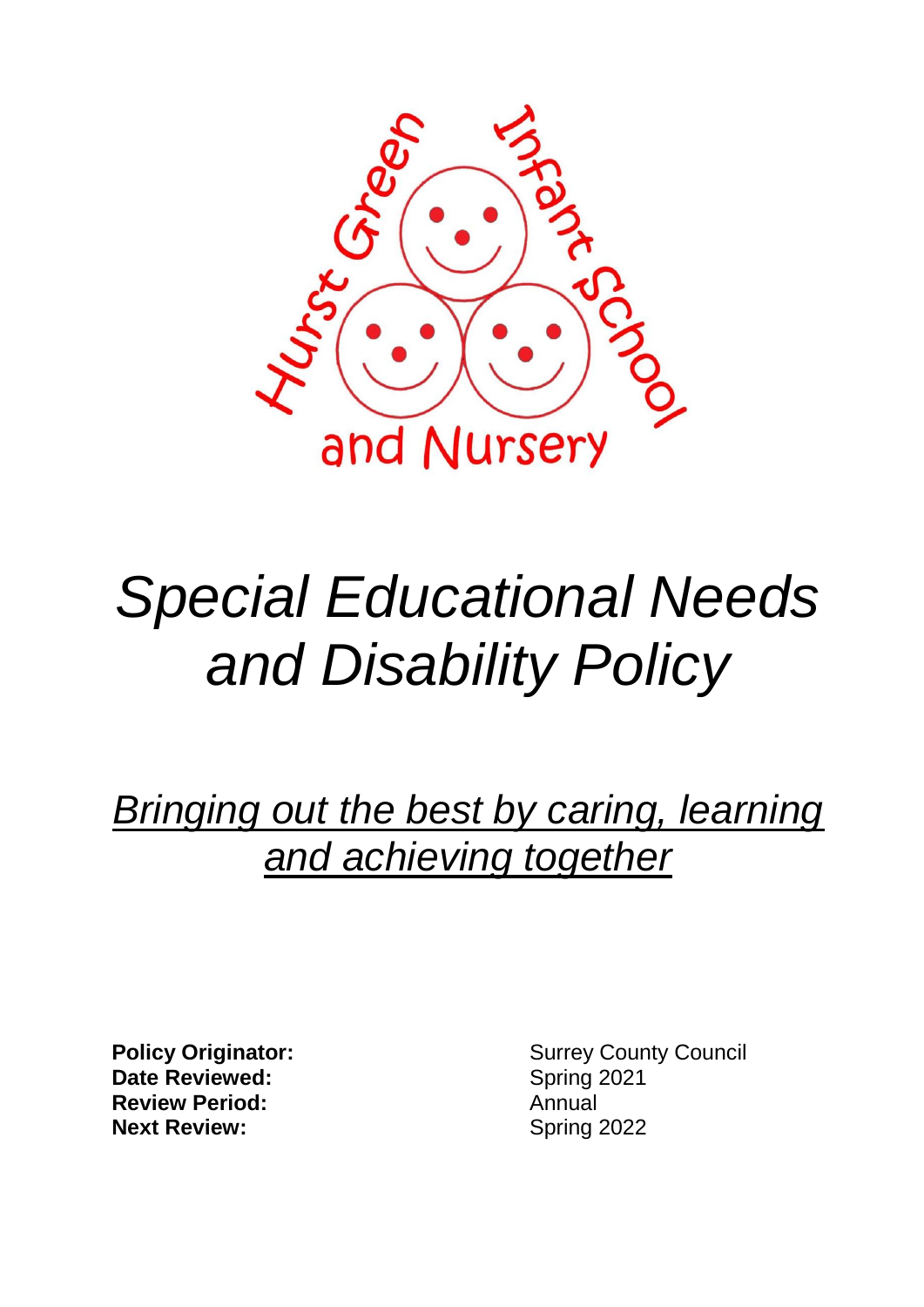#### **Vision/ethos statement**

The Governors and staff at Hurst Green School aim 'to provide opportunities for all pupils to learn and to achieve within a broad and balanced curriculum. However, we recognise that children with special educational needs will require extra and additional support in order to maximise potential.

#### **School definition of Special Educational Needs and Disabilities (SEND)**

At Hurst Green School we use the definition for SEND and for disability from the SEND Code of Practice (2014).

This states:

SEND: A child has special educational needs if he or she has a learning difficulty or disability which calls for special educational provision to be made for him or her. A learning difficulty or disability is a **significantly greater difficulty which has a long-term and substantial adverse effect on their ability to carry out normal day to day in learning than the majority of others of the same age**. Special educational provision means **educational or training provision that is additional to, or different from** that made generally for others of the same age in a mainstream setting in England.

Disability: Many children who have SEND may have a disability under the Equality Act 2010 – that is '**… a physical or mental impairment that has a 'substantial' and long-term negative effect on your ability to do normal daily activities**'.

#### **Key roles and responsibilities**

 The SENCO, working closely with staff, will be involved in the development of the SEND policy and provision. The SENCO will be responsible for the day to day operation of the SEND policy and for co-ordinating support for individual children with SEND and disabilities, including those who have Education Health Care plans. (EHCP)

**Name of Special Needs and Disability Co-ordinator (SENCO):** Romi Costantini

 **Contact details:** Tel: 01883 712171 **Email:** senco@hurstgreenschool.org

• The Governing Body have a responsibility to ensure the needs of children with SEND are met by having a named SEND Governor who will be fully involved in developing and subsequently reviewing the SEND policy. The SEND Governor will be responsible for reporting to the parents on the school's SEND policy and the allocation of resources from the school's delegated budget.

Name of Special Needs and Disabilities Governor: Lynne Curtis

- The Head Teacher has responsibility for the day to day management of all aspects of the school's work including provision for children with SEND. The Head teacher should keep the Governing Body fully informed and also work closely with the school's SENCO.
- The Head teacher is the Designated Safeguarding Lead (DSL).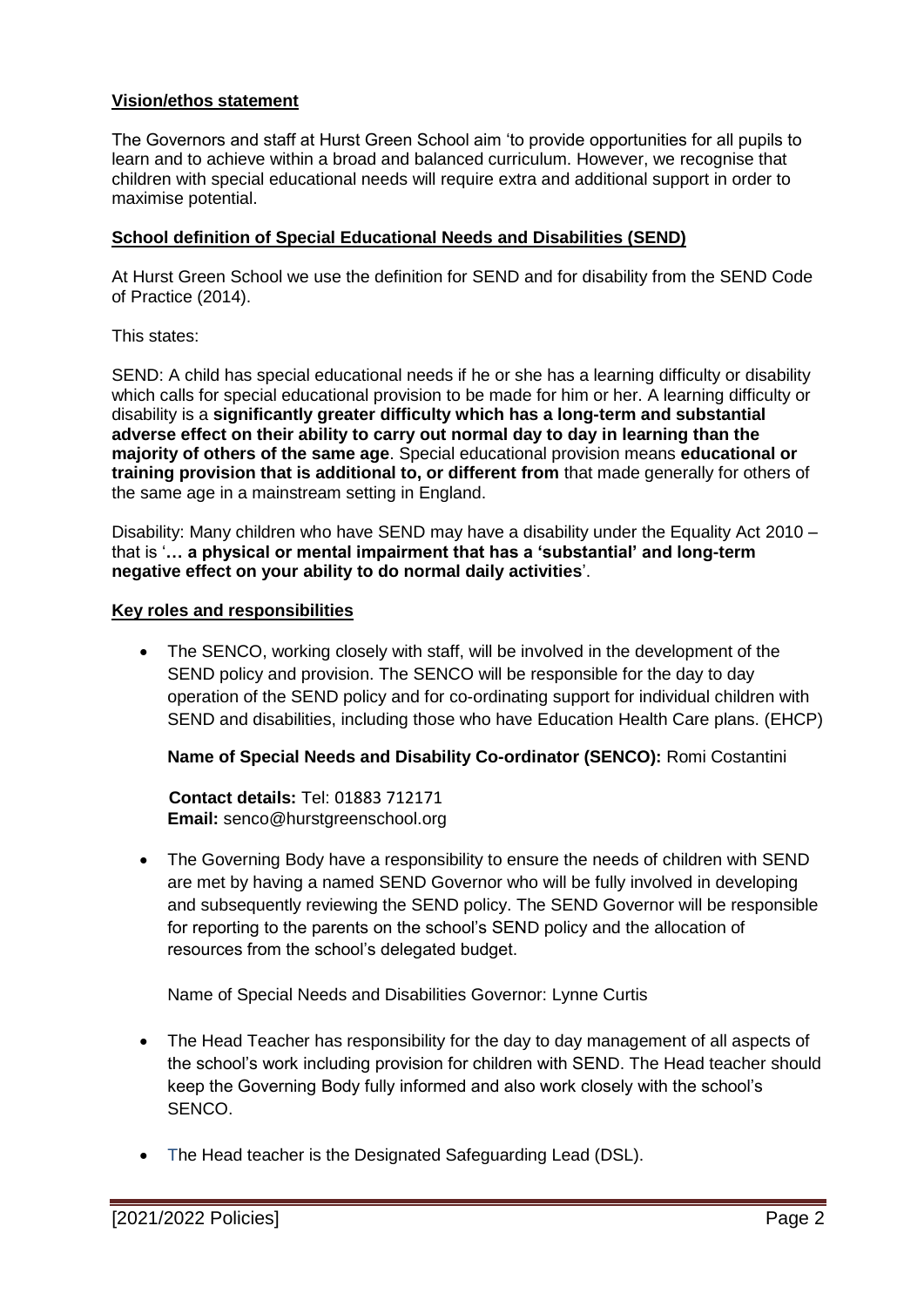- All class teachers and teaching assistants should be aware of the school's procedures for the identification and assessment of children with SEND. Staff have a responsibility to provide differentiated teaching to meet the needs of all the children and to work with teaching assistants to implement strategies to enable children that they teach to make progress.
- The ELSA supports pupils with social, emotional and mental health difficulties through individual and small group interventions.

# **Introduction**

This policy was created in partnership with the Headteacher, the SEND Governor, SENCO, representative staff, parents of pupils with SEND. The policy reflects the statutory guidance set out in the Special Educational Needs and Disability code of practice 0-25 years (July 2014).

A copy of our policy is available from the school website or by requesting a hard copy at the school office. Please let us know if you need this to be available to you in a different format e.g. enlarged font.

# **Context**

This policy complies with the statutory requirement laid out in the SEND Code of Practice 0-25 (July 2014) 3.65 and has been written with reference to the following related guidance and documents:

- Equality Act 2010: advice for schools DfE Feb 2013
- Schools SEN Information Report Regulations (2014)
- Statutory Guidance on Supporting pupils at the school with medical conditions August 2017
- The National Curriculum in England Key Stage 1 and 2 framework document Sept 2015
- Child protection and Safeguarding Policy
- Disability and Accessibility Plan
- Teachers Standards 2012

# **Aims and Objectives**

#### **Aims**

At Hurst Green School all children, regardless of their particular needs, are provided with inclusive teaching which will enable them to make the best possible progress in school and feel that that they are a valued member of the wider school community.

- We will give all children, including those with Special Educational Needs and Disabilities (SEND), full entitlement and access to a high quality education within a broad, balanced and relevant curriculum so they can achieve their best and become confident individuals living fulfilling lives.
- We will educate children with SEND, wherever possible, alongside their peers in the classroom by using differentiated teaching methods and resources. Most provision will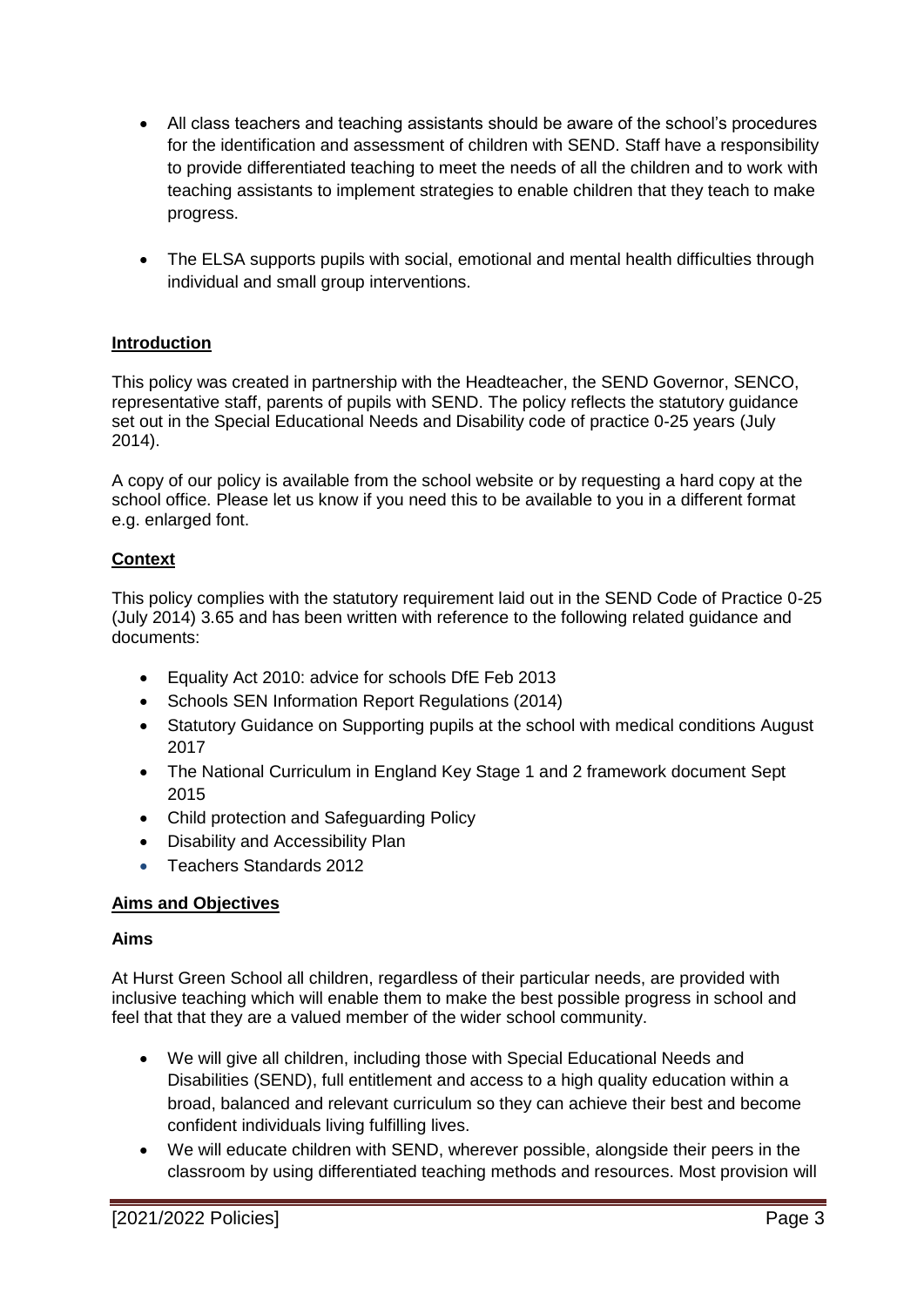be met within the classroom but for some whom it is felt would benefit from individual or small group tuition, it may be appropriate to withdraw these children from the classroom. Children on individual programmes will be assessed and monitored closely.

 We want to work closely with parents and encourage them to be actively involved in assessing needs, making decisions and monitoring and reviewing provision.

# **Objectives**

- To ensure all pupils, including those with special educational needs and disabilities, access all aspects of quality first teaching.
- To use clear on-going processes to assess, plan, do and review provision.
- To use effective whole school provision management including targeted and specialist support for pupils with special educational needs and disabilities.
- To ensure staff have access to a programme of training and support which develops our practice within the guidance set out in the SEND Code of Practice, July 2014.
- To ensure effective communication and co-production of policies and practice relating to pupils with SEN and disabilities with staff, parents, pupils and governors.

# **Identification of Needs**

At Hurst Green Infant and Nursery School we will identify the needs of each pupil we will also continue with the identification of SEND as made by the Pre School settings.

A pupil has SEND when they have a significantly greater disability in learning than their peers or a disability that prevents or hinders a child from making use of facilities in the setting and require regular educational provision.

Children's special educational needs generally fall in the following four areas of need and support:

# **Communication and interaction**

Children with speech language and communication needs (SLCN) struggle to communicate because they have difficulty saying what they want to, understanding what is being said to them or they do not understand or use social rules of communication. Children who are diagnosed with Autism (ASD- Autism Spectrum Disorder) come under this area of need and support.

# **Cognition and learning**

Support for learning difficulties may be needed when children learn at a slower rate than their peers, even with appropriate differentiation. Children who have specific, moderate, severe, or profound and multiple learning difficulties (SpLD, MLD, SLD, PMLD) come under this area of need and support.

# **Social, emotional and mental health**

This may include children who are withdrawn or isolated, display challenging, disruptive or disturbing behaviour, are anxious or depressed, self-harm, have eating disorders or are involved in substance misuse. Children who are diagnosed with attention deficit disorder (ADD), attention deficit hyperactive disorder (ADHD) or attachment disorder come under this area of need and support.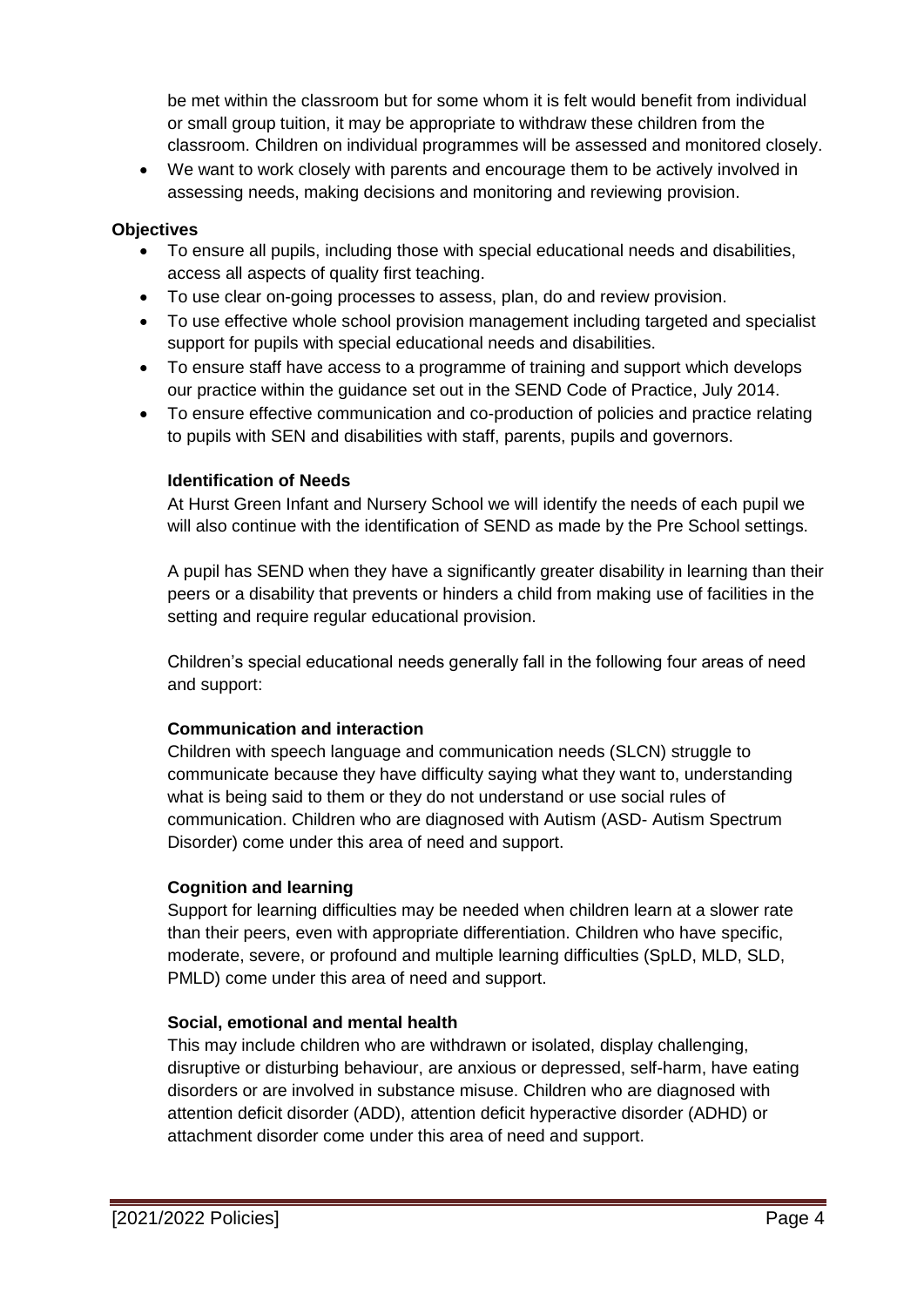#### **Sensory and/or physical needs**

This includes children with a disability that prevents them from making use of the educational facilities provided without provision of specialist support or equipment. Children who have a physical impairment (VI-Visual Impairment), hearing impairment (HI) and multi-sensory impairment (MSI) come under this area of need and support. The reality is that children often have needs that cut across all these areas and their needs change over time.

At Hurst Green School we will identify the needs of each pupil by considering the needs of the whole child which are broader than just the special educational needs of the child. This in turn will lead to the setting out of the arrangements we will put in place to address those needs.

# **A Graduated approach to SEN Support**



# The new vision: A whole school approach

Hurst Green School believes that the key to providing a successful education is inclusive quality first teaching.

Class teachers will provide all learners with high quality everyday personalised teaching. They have a responsibility to provide differentiated teaching to meet the needs of all children and to work with teaching assistants and specialist staff to implement strategies to enable children that they teach to make progress.

Children's progress and outcomes will be closely monitored and recorded via pupil tracking and twice termly pupil progress meetings.

Additional intervention and support cannot compensate children for a lack of good quality teaching. The Head teacher regularly and carefully reviews the quality of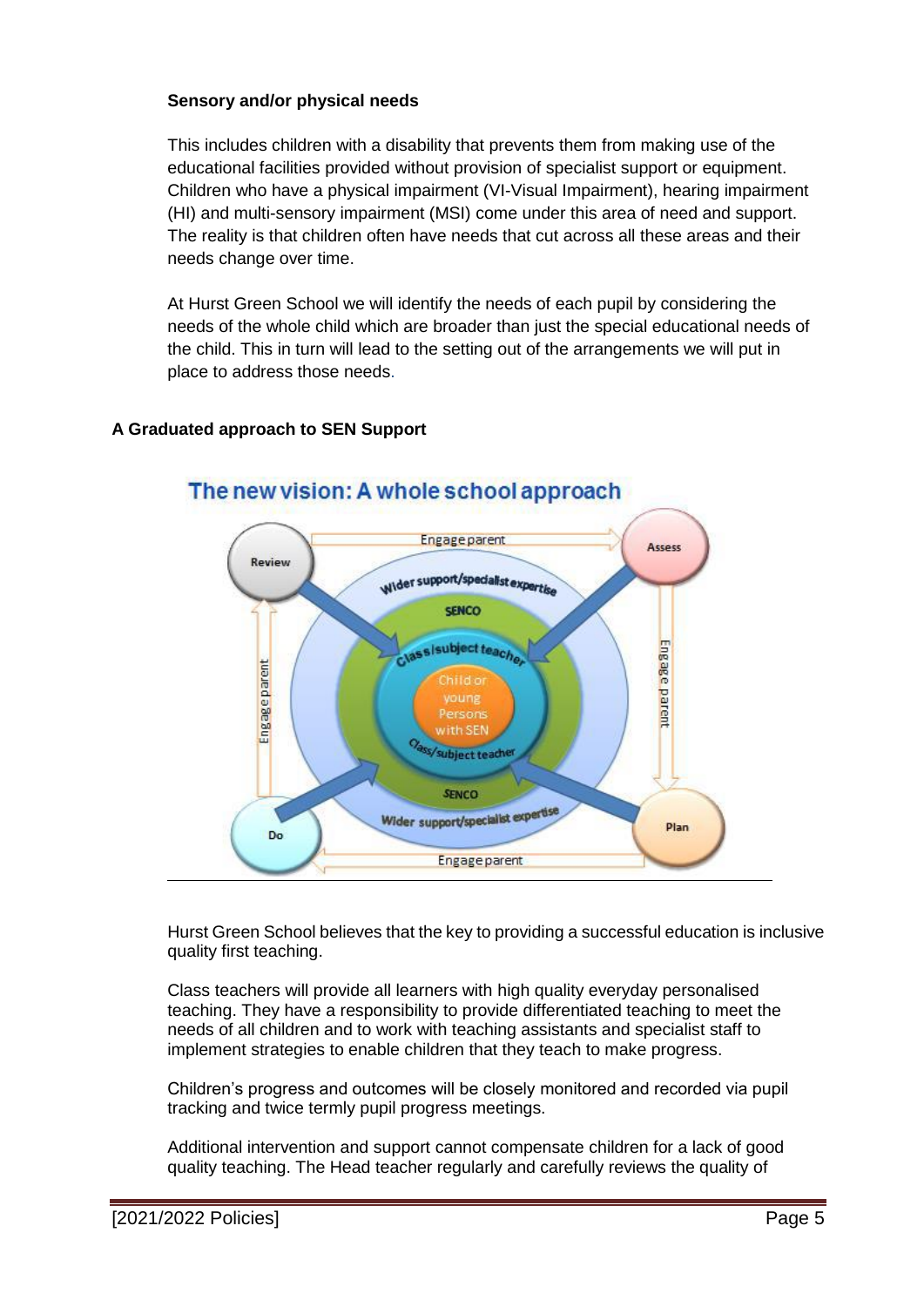teaching for all children via lesson observations of teaching and support staff as part of their performance management.

Our teachers are all experienced professionals. All staff are given regular updates about special educational needs and disability by the SENCO. We regularly invest in training and this is often in the form of whole school training so that our SENCO, teachers and support staff are all able to benefit and share good practice. Training is matched to the current needs of our children

Hurst Green aims to identify children with special educational needs as early and thoroughly as is possible and necessary. This will initially involve the class teacher discussing their concerns with the SENCO and or Head teacher and in collaboration with them seek to gather information about the child's special needs and plan how best to address any areas of difficulty. Information may be gathered via:

- Classroom observation and records
- Screening and other test results e.g. reading and comprehension
- Health/medical records
- Internal staff moderation of progress
- Information from parents/carers
- Provision management outcomes
- Children on the inclusion register will receive special educational provision.

Where children are found to have higher levels of need the SENCO will access advice from the L-SPA and the Graduated Response Service. Where the child meets the criteria outlined in the Profile of Need the SENCo can also involve referral to a range of LA funded external services at Specialist SEND Support. The class teacher will work in partnership with specialist professionals and outside agencies e.g. EPS (Educational Phycology Service), REMA (Race, Equality and Minority Achievement), SALT (Speech and Language Team), OT (Occupational Therapy), CAMHS (Child and Adolescent mental health services.) The parent may also access these services through their GP.

Hurst Green will endeavour to take action to remove barriers to learning and put effective educational provision in place for children with SEND. The support offered takes the form of a four part cycle shown below.

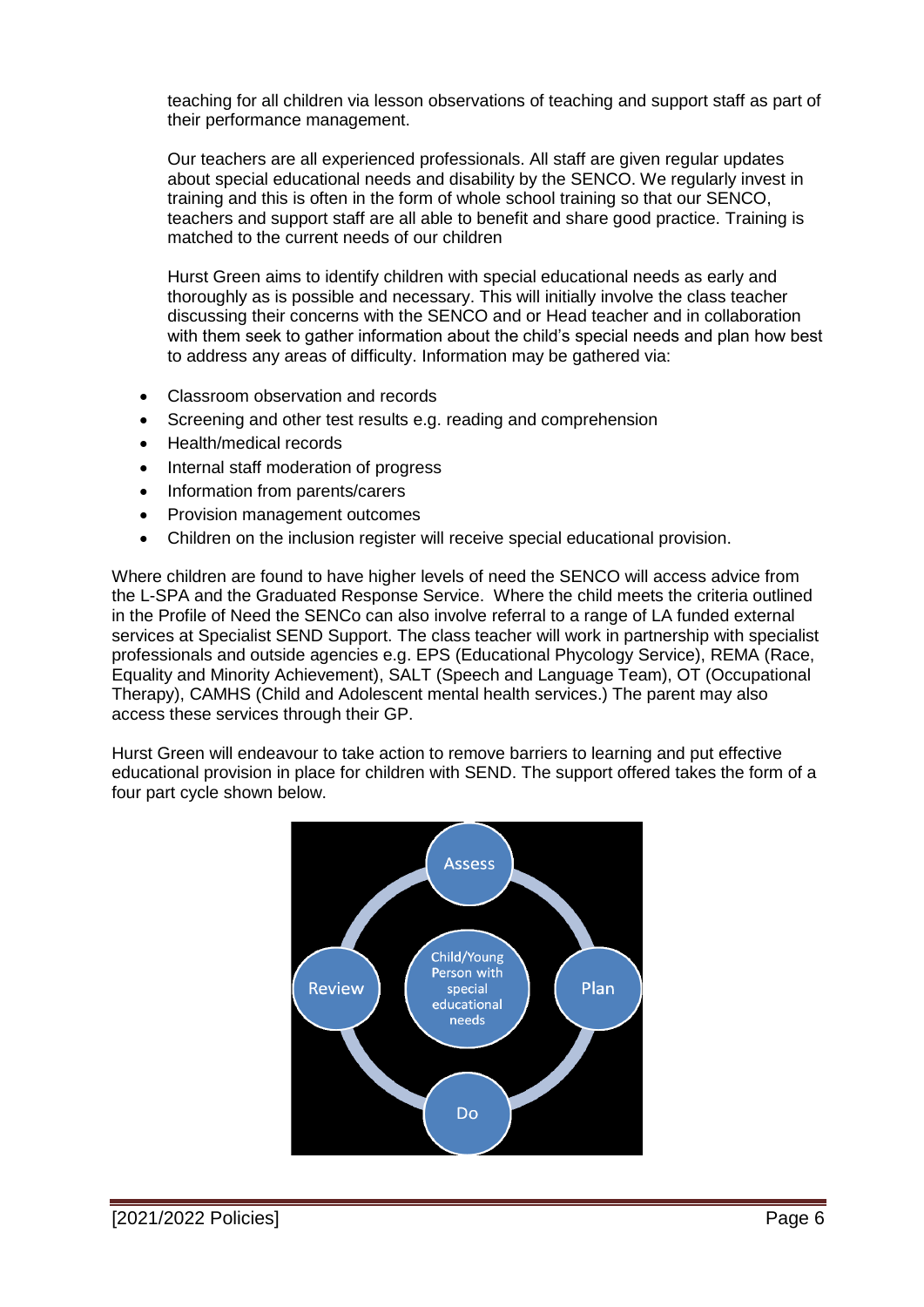Hurst Green follows the SEND Code of Practice 2014 and uses the graduated response of assess, plan, do and review.

**Assess:** We will ensure that we regularly assess all our children's needs so that each child's progress and development is carefully tracked compared also to their peers and national expectations. We will listen to the views and experience of parents/carers and the child. In some case we will draw on the assessments and guidance from other educational professionals and from health and social services where appropriate.

**Plan:** Where SEN Support is required the class teacher and SENCO in consultation with the parent/carer will put together a plan outlining the adjustments, interventions and support which will be put in place for the child as well as the expected impact on progress and outcomes, including a date when this will be reviewed. Targets for the child will be shared with them. All staff working with the child will be given access to the plan. Parents will be asked to support the child with home learning and share in their academic progress.

**Do:** The class teacher is responsible for working with the child on a daily basis. It is their duty to liaise closely with teaching assistants or specialist teachers who provide support set out in the plan and monitor the progress being made. The SENCO will provide support, guidance and advice for the teacher.

**Review:** The plan including the impact of support and targeted interventions will be reviewed on a termly basis by the class teacher, SENCO, parent/carer and the child. This will inform future planning and where successful the removal of the child from SEN support. Children with an Education Health Care Plan (EHCP) will have an annual review by the Local Authority.

All parents of children attending the school are invited to parent/teacher consultations and receive a written report in the summer term. In addition parents are welcome to book an appointment with the class teacher and/or the SENCO to discuss their child at other times. Sometimes children will receive additional support as part of normal provision. This does not necessarily mean that your child has Special Educational Needs or Disabilities. If a child still does not meet expected targets, the school may decide to place the child on the inclusion register. At this point parents will be invited to a meeting so we can work in partnership towards facilitating progress.

#### **SEND Provision**

SEND support can take many forms. This could include:

- a special learning programme for your child
- using a range of strategies to best suit your child's learning style
- observing your child in class or at break and keeping records
- visual support/structure to support access to learning and teaching e.g. Task board, visual reminders/prompts
- structured and time bound small group support
- extra help from a teacher or teaching assistant
- making or changing materials and equipment
- working with your child in a small group
- now and next boards
- task and reward systems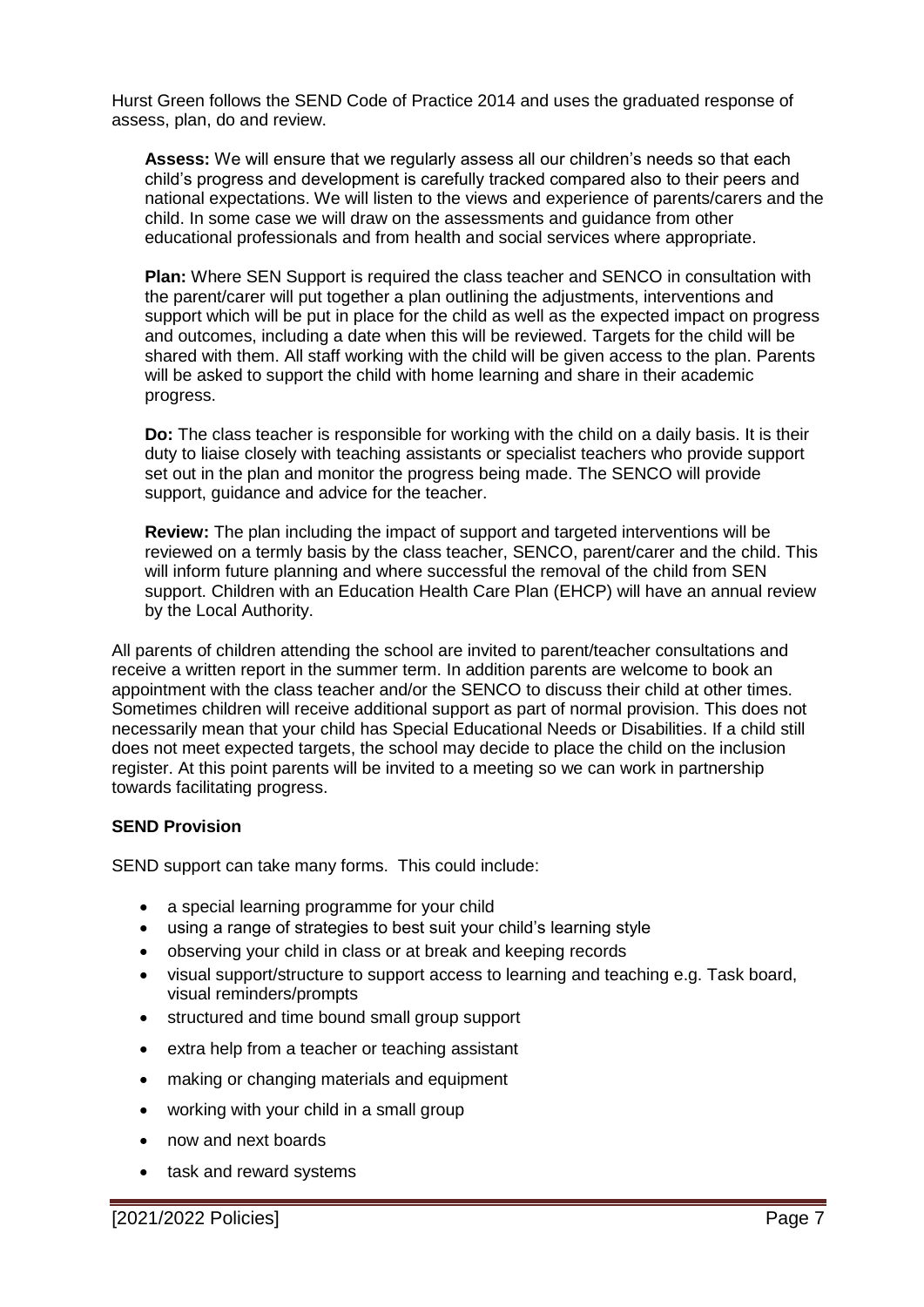- behaviour logs to identify and address triggers
- helping your child to take part in the class activities
- making sure that the child has understood things by encouraging them to ask questions and to try something they find difficult
- helping other children to work with the child, or play with them at break time
- supporting the child with physical or personal care difficulties, such as eating, getting around school safely, toileting or dressing

The support is aimed at removing barriers to your child's learning so that they can become successful, independent learners. It does not always mean that your child will have their own specified adult working with them. Although a child may work with regularly with an adult, the support must foster independence not dependence.

The Surrey guidance on the Surrey website will be used if it is considered that there is a need to request additional funding from the LA and/or an assessment for an Education Health Care Plan.

#### **Managing the needs of children on the SEND register**

The needs of children on the SEND register will be assessed individually. Children on the SEND register will have individualised programmes of support which will be devised and carried out by the class teacher, teaching assistants or specialist teacher or professional. Interventions will be put into place to help the child close the gap with their peers. These may be done in the classroom, in small groups or on a one to one basis. All interventions are targeted and time specific and are recorded with outcomes on a provision map individual to the child. Outcomes of targeted intervention will be regularly monitored and measured by the class teacher in liaison with the SENCO.

A review will take place on a termly basis and will involve discussion between the class teacher, the SENCO and the parent and provision will be maintained or amended as necessary. If the child has made good progress to the extent that it is felt that their needs can be met within the normal differentiated curriculum a decision may be made that it is no longer necessary for the child to remain on the SEND register. In such cases the parent will be consulted and informed in writing and the class teacher will continue to monitor the child to ensure that their progress continues to meet expectations.

The SEND register is reviewed and updated by the SENCO when necessary.

#### **Supporting parents/carers and children**

Our aim is to develop a special partnership with parents/carers in order to have as full an understanding of the child as possible and for parents/carers to be able to make their wishes, feelings and anxieties clear at all stages so that professionals can build upon the parents'/carers' desire to be involved or help them to recognise their responsibilities.

The school will endeavour to identify all those who have parental/carer responsibility and involve them as far as possible.

Information will be kept on file, to be made available to parent/carers on services provided by the LEA for children in need of specialist services and on local and national voluntary organisations which might provide information, advice or counselling.

Information regarding support for pupils and parents/carers can be found on the School's website.This includes the following areas: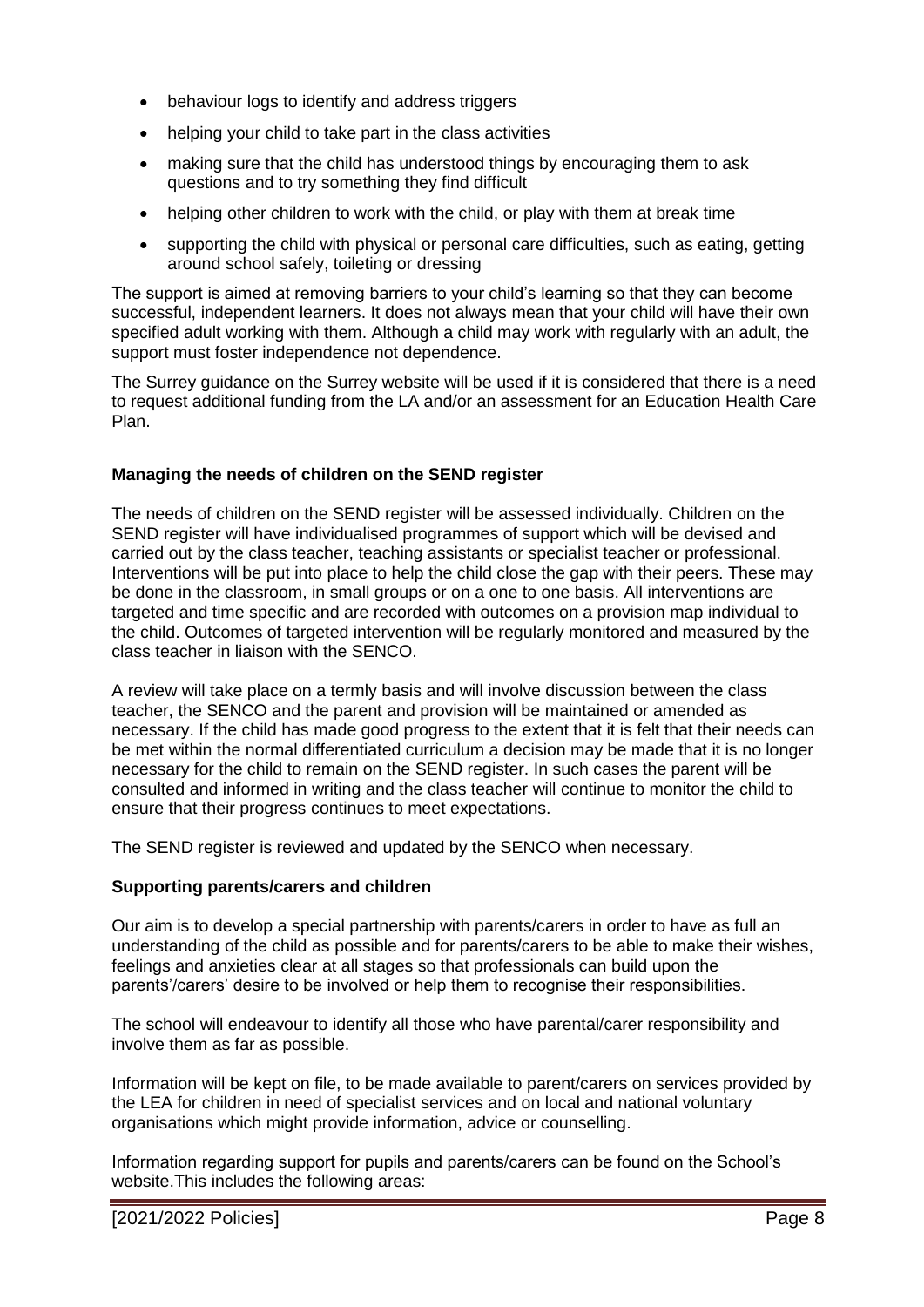- The SEN Information Report (14 questions)
- Surrey's Local Offer which includes other agencies who provide a service as well as Surrey's Information Advice and Support Service (IASS) and Surrey Family Voice
- School Admission Arrangements (Surrey County Council Admission Criteria)
- Special Educational Needs Policy
- Inclusion Policy
- Medical Policy
- Equality Policy
- Accessibility Policy
- Safeguarding and Child Protection
- Intimate Care and Toileting
- Touch and Physical Intervention
- Transition Policy (Transition between classes, key stages, to other schools)

#### **Supporting pupils at school with medical conditions**

Hurst Green recognises that children with medical conditions should be properly supported so that they have full access to education including school trips and physical education

 We have a duty of care to make arrangements to support children with medical conditions. Individual Health Care Plans provided to the parent by a GP, Nurse or other Health Care Professional will outline the medical needs of the child. Schools will use these to identify the type and level of support to be provided according to statutory guidance. Please see our policy on Children with Medical Needs.

# **Monitoring and evaluation of SEND**

Hurst Green regularly monitors and evaluates the quality of provision we offer to all children which thus informs future developments and improvements.

Our evaluation and monitoring arrangements include:

- Observations and Learning Walks
- SEN is kept under regular review through the various governor committees and Full Governing Body Meetings
- Our school Self Evaluation
- SDP priorities
- SEN parents consultations
- Parent Consultation Evenings
- Pupil Progress Meetings
- School Tracking Systems
- Subject Monitoring Systems
- Questionnaires and surveys of parents/carers
- OFSTED Inspections
- Developing best practice e.g. moderation of pupil progress through SENCO networks and local partnerships